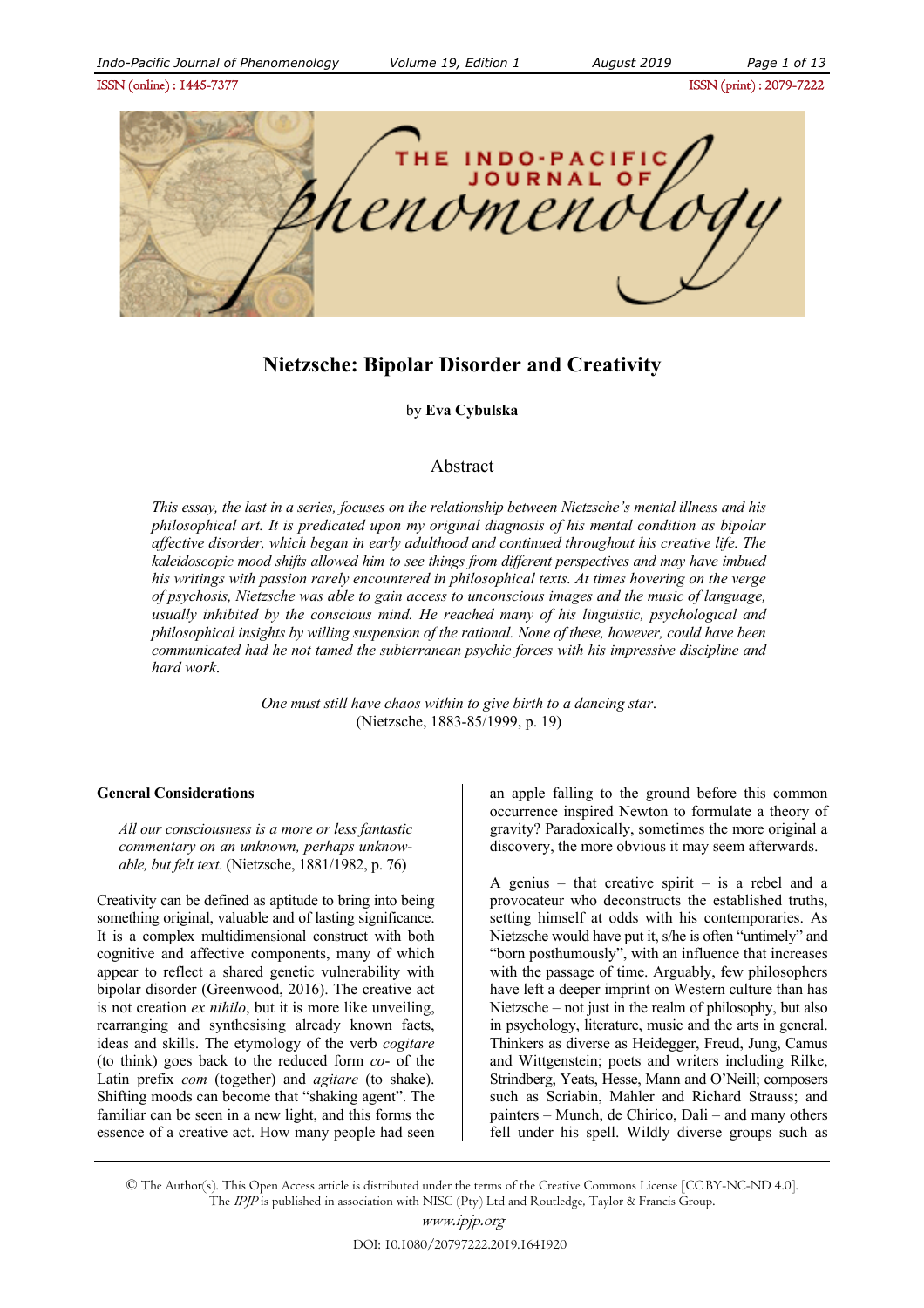anarchists, Nazis, and Zionists have claimed Nietzsche as their patron-philosopher.

One might argue that few of Nietzsche's ideas were completely new and that it is his art of expression – rich in paradox, ambiguity, vividness of imagery and beguiling beauty – that in fact makes such an indelible impression on the reader. Unlike most philosophers, Nietzsche speaks through emotion, in the manner of poets and musicians. At the heart of what he tries to communicate is deep pain and suffering, and anyone who is familiar with these feelings is likely to become "hooked" on him. He often spoke of his writings as "fish-hooks" and, in a manner of Jesus, he thought of himself as a "fisher of men"

The link between madness and creative genius has long been recognised. Plato emphasised the role of "divine madness" (*theia mania*) as a source of inspiration (see his *Phaedrus*, 370 BC/1997, p. 370), and Karl Popper, a philosopher of science, conceded that every discovery contains an "irrational element" (Popper, 1959/2005, p. 8). Henri Poincaré, a prominent nineteenth century French mathematician, stressed that "it is by logic that one proves, but it is by intuition that one invents" (cited by Gray, 2013, p. 12). Manic depression (now renamed "bipolar affective disorder") has been shown to be particularly linked to literary creativity (Andreasen, 1987; Jamison, 1993; Ludwig, 1995). Nancy Andreasen (1987), in her pioneering study of 30 writers, matched with a control group, found that 80% of writers met the diagnostic criteria for mood disorder, and as many as 50% met the criteria for bipolar disorder. By comparison, the lifetime prevalence of a severe form of bipolar disorder in the general population is 1% (6% when considered as a spectrum). Up to 50% of those experienced psychotic symptoms at some time, mostly during manic episodes. Of course, bipolar disorder is not a guarantee for creativity, since only 8% of those affected could be considered highly creative (Greenwood, 2016). Other factors, such as acquisition of knowledge and skill, ambition, determination, discipline and hard work – all of which Nietzsche demonstrated in abundance – are of great importance. As Jamison (1993) observed, many geniuses, including Byron, Tennyson, Melville, William and Henry James, Schumann, Coleridge, Wolf, Hemingway and Plath suffered from bipolar disorder.

#### *The Impact of Moods*

Oscillating feeling states can be beneficial in diverse ways, and upswings of mood appear to spur bursts of creativity. Elated mood can ignite thought, create a temporary chaos and open the gate to the irrational by removing customary inhibitions and censorship, thus widening the associative field (see Carson, 2014). In this Dionysian tumult, novel associations by sound or image can be forged. The former may lead to assonances, alliterations, onomatopoeias, rhyme and rhythm, whist the latter can initiate similes, metaphors, allusions,

metonymies and connotations. Paradox, oxymoron, irony and hyperbole may also be released by elated mood (Kane, 2004). High energy, which often accompanies elevated mood, can enhance the speed of cognition and expediency of work. By his own account, Nietzsche completed the first three books (chapters) of his *Zarathustra* in three separate 10-day bursts of creativity. Also, such moods often have an admixture of dysphoria and irritability, and this may lead to bald, even vicious, attacks on ideas or persons. Depressive moods, on the other hand – with slow cognition– are conducive to rumination. Mixed affective states, marked by rapidly fluctuating mood and energy levels, can spark some startling juxtapositions in thought. Alternating moods change the perspective and induce divergent thinking, which lies at the heart of creativity.

#### *Psychoticism, Disinhibition and Creativity*

Andreasen aptly commented that during "the creative process the brain begins by *disorganising*" (Andreasen, 2005, pp. 77-78). For Nietzsche, creation and destruction were two sides of the same coin: "we can destroy only as creators" (Nietzsche, 1882/1974, p. 122). The Kantian categorical framework breaks down in psychosis, if only temporarily, and a regression to the pre-categorical mode of thinking is necessary to forge novel associations. Linking remote elements into new combinations is at the heart of the creative process (Mednick, 1962), with a "cognitive flux" as its essential precondition.

Hans Eysenck (1995) drew attention to a link between psychoticism and genius. But how can the psychotic apperception of the world be conducive to creativity? Several researchers have purported that, in psychosis, there is a failure in the filtering mechanism between the conscious and the unconscious (Carson, 2014; Carter, 2015; Frith, 1979). I propose that the term "enlarged consciousness" designate such a condition, and posit a regression to earlier stages of cognition (Freud's "primary process thinking") as its mechanism. In this state of enlarged consciousness, antithetical thoughts and images are set to be allowed in, and this can lead to oxymoronic expressions and contradictions (see below the examples of these in Nietzsche's writings). Eric Kandel, a Nobel Prize neuroscientist, stressed that psychosis does not generate creativity, but rather liberates powers of imagination, which would usually remain locked in by the inhibitions of social and educational convention (Kandel, 2018, pp. 146-147). It goes without saying that a creative individual must already have a wide associative pool at his or her disposal, and that no "dancing star" can be born from chaos alone.

Malinowski (1923/2013), who pioneered an ethnographic field study of undeveloped languages, noted the similarity in the way children and "savages" use words. Primarily, words arise from the physiology of emotional states; they do not tell us about the state, but *are* the state. "The word is regarded as a real entity,

<sup>©</sup> The Author(s). This Open Access article is distributed under the terms of the Creative Commons License [CC BY-NC-ND 4.0]. The IPJP is published in association with NISC (Pty) Ltd and Routledge, Taylor & Francis Group.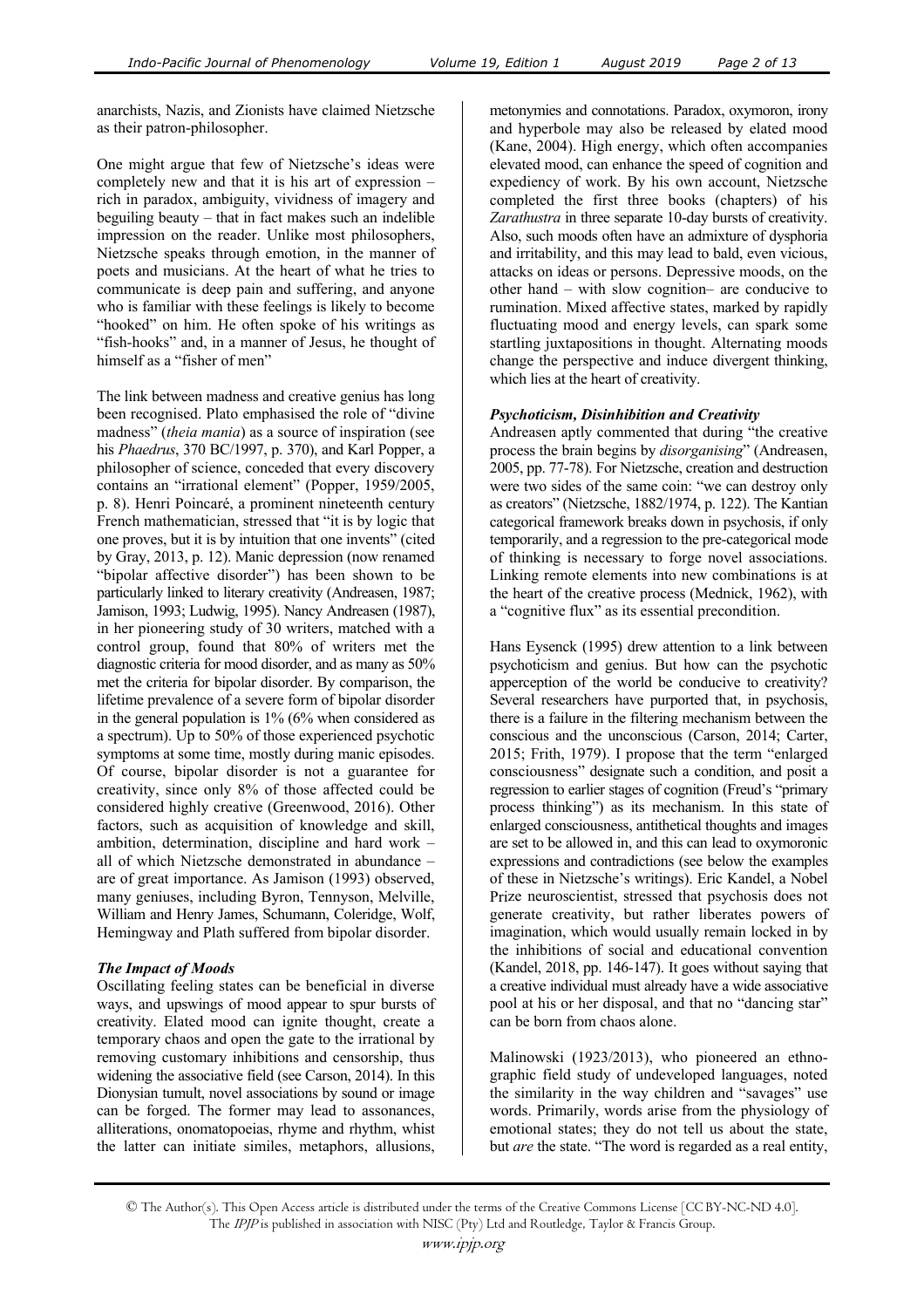containing its meaning as a Soul-box contains the spiritual part of a person ...", he wrote (ibid., p. 308). A word has power of its own and can bring things about rather than merely describe reality or express thoughts.<sup>1</sup> By regressing to that stage of language, poets re-capture the word's original magical power. Unsurprisingly, MacLeish (1985) stressed in his "Ars Poetica" that "a poem should not mean /But be" (ll.  $23 - 24$ ). Nietzsche often emphasised that he wrote "physiologically"; to adapt Yeats's imagery, he was the dancer that also was the dance.

Arthur Koestler suggested that the ability to suspend and then reinstate rational thought is an essential feature of creative genius. He considered association by sound affinity – punning – one of the notorious "games of the underground", which manifest themselves in dreams, in the punning mania of children, and in mental disorders. The capacity to regress to these "games", without losing contact with the surface, is a vital part of poetic and other forms of creativity (Koestler, 1964, p. 314). Kris, an art critic and a psychoanalyst, held that creative individuals have the capacity to switch between the rational (Freud's "secondary process-thinking") and the irrational (Freud's "primary process thinking") almost at will. He dubbed it a "regression in the service of the ego" (Kris (1936/1952, p. 177). By contrast, cognitive inhibition acts as a filtering and pruning mechanism of material not relevant to the task at hand (MacLeod, 2007), which forms a vital part of the executive function of the mind.

## *Revelation*

 $\overline{a}$ 

It is often by way of revelation that a creative genius arrives at novel association. Sass, inspired by German psychiatry, called it a "truth taking stare" in which reality is unveiled as never before and the world looks eerie, weirdly beautiful and tantalisingly significant (Sass, 1992, p. 44). The concept of unveiling the truth as *aletheia* was central to Heidegger's phenomenology of metaphysics (Heidegger, 1926/1962, p. 57). Heidegger adopted this term from ancient Greek mythology, and it has been variously translated as "disclosure", "unconcealedness" or "unforgetting" (given its etymological association with the river Lethe in Hades, drinking from which leads to complete forgetfulness). When a familiar, yet repressed, experience erupts through the threshold of consciousness in a historically unfamiliar situation, it feels both familiar and new; as such, it feels *uncanny*  (see Freud's "The Uncanny", 1919/1985). *Aletheia* is closely related to *apophenia***,** a tendency to perceive

connections and meaning between unrelated things.

A revelation of a scientist and a revelation of a psychotic can look disturbingly similar. John Nash, a genius mathematician and a Nobel Prize winner who suffered a major psychotic breakdown, was asked how he could possibly believe that he was being recruited by aliens. He replied: "Because the ideas I had about supranatural beings came to me the same way that my mathematical ideas did. So, I took them seriously" (Nasar, 1998, p. 11). Perhaps, revelation could be viewed as a regression to an earlier stage of cognitive oneness, when knowing and feeling are not yet differentiated. It must be stressed that nobody in the grip of either raving mania or deep depression can be creative, as these conditions render the mind incapable of coherently formulating creative work. Rothenberg (1990) thus vehemently opposed any positive influence of mood disorder on creativity. But this need not be "all or nothing", and an inverted Ushaped relationship between hypomania and creativity, where only moderate levels enhance it, has been proposed (Carter, 2015). As Paracelsus famously said: "the dose makes the poison".

## **The Nietzsche Case**

*Perhaps everything great has been merely mad to begin with* … . (Nietzsche, 1886/1990, p. 172)

Rejecting a century-old diagnosis of syphilis, I diagnosed Nietzsche's mental illness as "bipolar affective disorder, consisting of brief manic episodes with some psychotic features alternating with longer depressive phases studded with somatic symptoms" (Cybulska, 2000); this diagnosis was later endorsed, almost verbatim, by Professor Julian Young (2010, p. 560). Nietzsche's trajectory towards madness may have begun much earlier than is often believed. In his early essay "On Moods", he wrote: "Right through the middle of my heart. Storm and rain! Thunder and lightning! Right through the middle!" (Nietzsche, 1864/2012). At the age of 26, shortly after completing his first book, *The Birth of Tragedy*, he confessed to a friend: "In addition to many depressed and half-moods, I have also had a few elated ones and have given some sign of this in the small work I mentioned", and "the words 'pride' and 'craziness' are too weak to describe my intellectual 'insomnia'" (Nietzsche to Erwin Rohde, March 29, 1871; in Middleton, 1996, p. 79). This book became a kind of personal and professional manifesto, which contained the seeds of many of Nietzsche's later ideas. Its provocative style heralded excesses of his mature writing, which in crescendo fashion reached the apogee in his last books of 1888. A year before his total mental breakdown, Nietzsche wrote: "I'm working energetically, but full of melancholy, and not yet liberated from the violent mood shifts that the last few years have induced in me" (Nietzsche to Köselitz, December 20, 1887; cited by Krell, 1997, p. 143).

<sup>1</sup> In *Oedipus Tyrannus* by Sophocles, which was well known to Nietzsche, Oedipus consults the Delphic oracle about the plague that overwhelmed Thebes. In order to combat the plague, he pleads with Apollo to indicate what he should do or *say*. For a discussion regarding the tension between magical and rational thinking in ancient Greece, see my article *Oedipus: A thinker at the crossroad* (Cybulska, 2009).

<sup>©</sup> The Author(s). This Open Access article is distributed under the terms of the Creative Commons License [CC BY-NC-ND 4.0]. The IPJP is published in association with NISC (Pty) Ltd and Routledge, Taylor & Francis Group.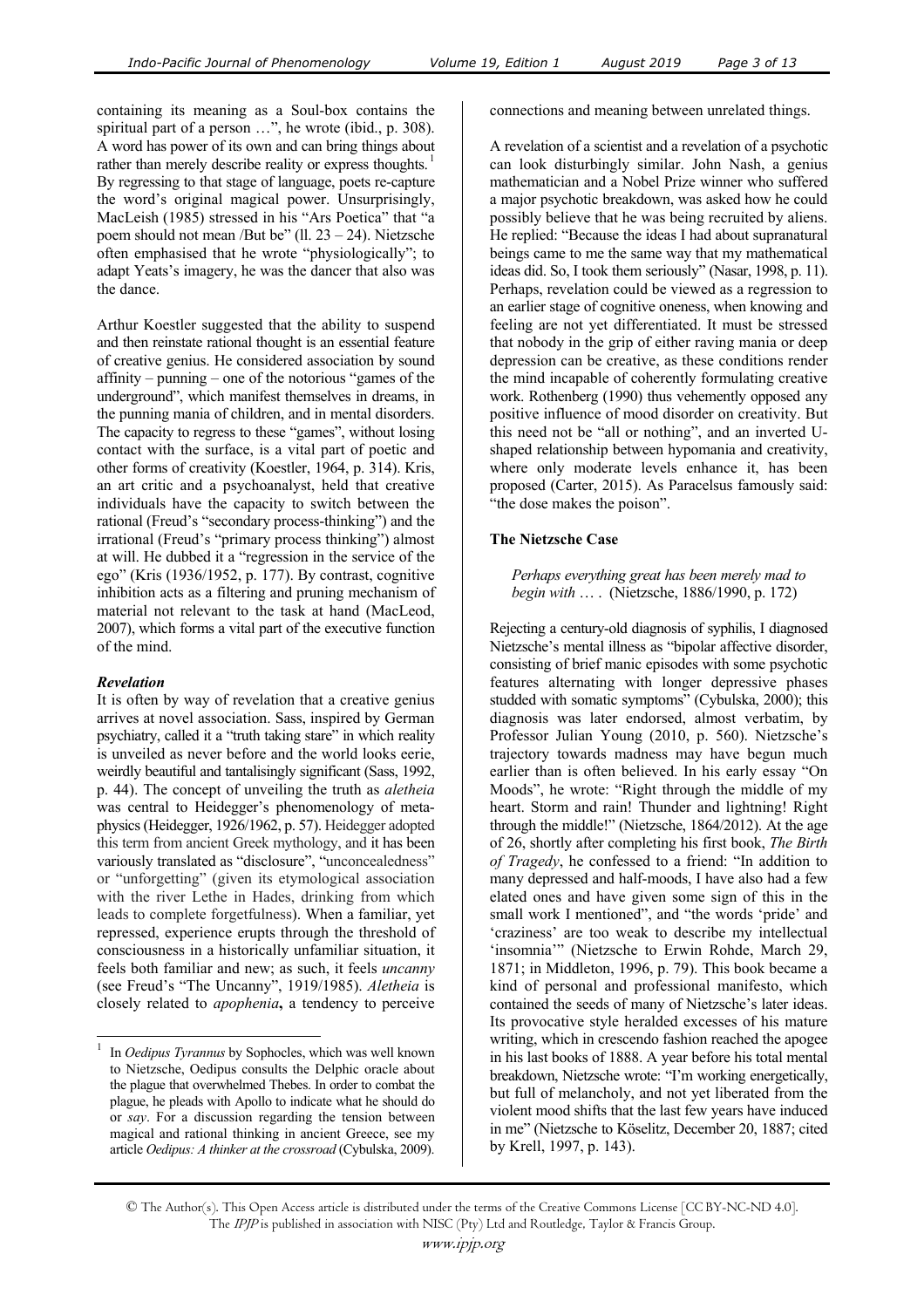Nietzsche's discourse is rooted in associative thinking, and his associations, being in the realm of sound and imagery, are within the modus operandi of the nondominant hemisphere. Not surprisingly, thus, his oeuvre abounds in logical contradictions – to the extent, as commented by Jaspers, that "Self-contradiction is the fundamental ingredient in Nietzsche's thought. For nearly every single one of his judgements, one can also find the opposite" (Jaspers, 1936/1997, p. 10). The form and the content of Nietzsche's writings are inextricably intertwined. His mythopoetic art of philosophising draws the reader to join his Dionysian dance of creation and destruction. And, in the Dionysian worldview, the boundaries are unstable and continually shifting in a kaleidoscopic manner.

A philosopher who has traversed many kinds of health, and keeps traversing them, has passed through an equal number of philosophies; he simply *cannot* keep from transposing his states every time into the most spiritual form and distance: this art of transfiguration *is* philosophy. We philosophers … have to give birth to our thoughts out of our pain and, like mothers, endow them with all we have of blood, heart, fire, pleasure, passion, agony, conscience, fate, and catastrophe. (Nietzsche, 1882/1974, pp. 35- 36)

As Higgins (1987, p. XI) aptly observed, philosophical scholarship underplays emotional response to the texts it interprets. By and large, the scholars reject the pivotal role of emotions and treat Nietzsche's entire oeuvre as if it were conjured up by some disembodied, unfeeling spirit. And yet, he criticised philosophers for turning insights into "concept mummies", so that nothing real would escape their grasp alive (Nietzsche, 1888/1976b, p. 479). Any attempt to interpret Nietzsche's writings in the context of his personality, his life and his mental illness risks being branded "reductionistic", notwithstanding the fact that excluding such interpretations is precisely what is reductionistic. And yet, Nietzsche repeatedly stressed that at all times he thought with his whole body and his whole life and did not know what purely intellectual problems were. In Nietzsche studies, there are some notable exceptions to the "concept mummies" scholarship, such as Pasley (1978), Higgins (1987), Krell (1997), Marsden (2002), and, above all, Pierre Klossowski (1969/1997).

## **Imagery, Dreams and the Unconscious**

*The mightiest capacity of metaphor which has hitherto existed is poor and child's play compared with this return of language to the nature of imagery*. (Nietzsche, 1888/1986, pp. 106-107)

The unconscious often speaks in images, the stuff that dreams are made of. Nietzsche's poetic writings count among the most imagistic in German literature, and this is particularly striking in his *Zarathustra*. As his private letters abound in imagery too, it is indicative of his way of thinking rather than of a rhetorical embellishment (Higgins, 1987, p. 13). According to Kristeva (1984. p. 124), poetry is a return to the repressed semiotic in language through the use of rhythms and tones. It is as if the semantic values of the discourse regressed to phonemic and eidetic qualities; it is as if words had a life of their own. In these instances, words form an autonomous message with its own sound and visual quality; the signifiers become the signified. *Thus Spoke Zarathustra*, written at a time of personal crisis, is rich in vivid imagery, and Luke (1978) observed that the same image can express several ideas, while the same idea may suggest a number of images. Such malleability is typical of "primary process thinking". Nietzsche regarded *Zarathustra* as his greatest gift to humanity, but he was also aware that it was "an *unintelligible* book", because it was based on experiences that he shared with nobody (Nietzsche to F. Overbeck, August 5, 1886; in Middleton, 1996, p. 254). One is reminded of Kant's observation (1798/1978, p. 117) that "the only general characteristic of insanity is the loss of a sense for ideas that are common to all (sensus communis), and its replacement with a sense for ideas peculiar to ourselves (sensus privatus)". *Zarathustra*  opens with a chilling image of a "rope-dancer" in the market square who, pursued by the buffoon, plunges to his death:

Just as he had reached the middle of his course the little door opened again and a brightly dressed fellow like a buffoon sprang out and followed the former with rapid steps. "Forward, lame foot!" cried his fearsome voice, "forward sluggard, intruder, pallid face! Lest I tickle you with my heels! What are you doing here between towers? You belong in the tower, you should be locked up, you are blocking the way of a better man than you!" And with each word he came nearer and nearer to him: but when he was only a single pace behind him, there occurred the dreadful thing that silenced every mouth and fixed every eye: – he uttered a cry like a devil and sprung over the man standing in his path. But the latter, when he saw his rival thus triumph, lost his head and the rope; he threw away his pole and fell, faster even than it, like a vortex of legs and arms. The market square and the people were like a sea in a storm: they flew apart in disorder, especially where the body would come crashing down. (Nietzsche, 1883- 85/1969, pp. 47-48)

This awesome, gripping passage sends shivers down the reader's spine. It ends with a prophetic exclamation from Zarathustra: "your soul will be dead before your body: therefore, fear nothing anymore!" (ibid.). The fragment

<sup>©</sup> The Author(s). This Open Access article is distributed under the terms of the Creative Commons License [CC BY-NC-ND 4.0]. The IPJP is published in association with NISC (Pty) Ltd and Routledge, Taylor & Francis Group.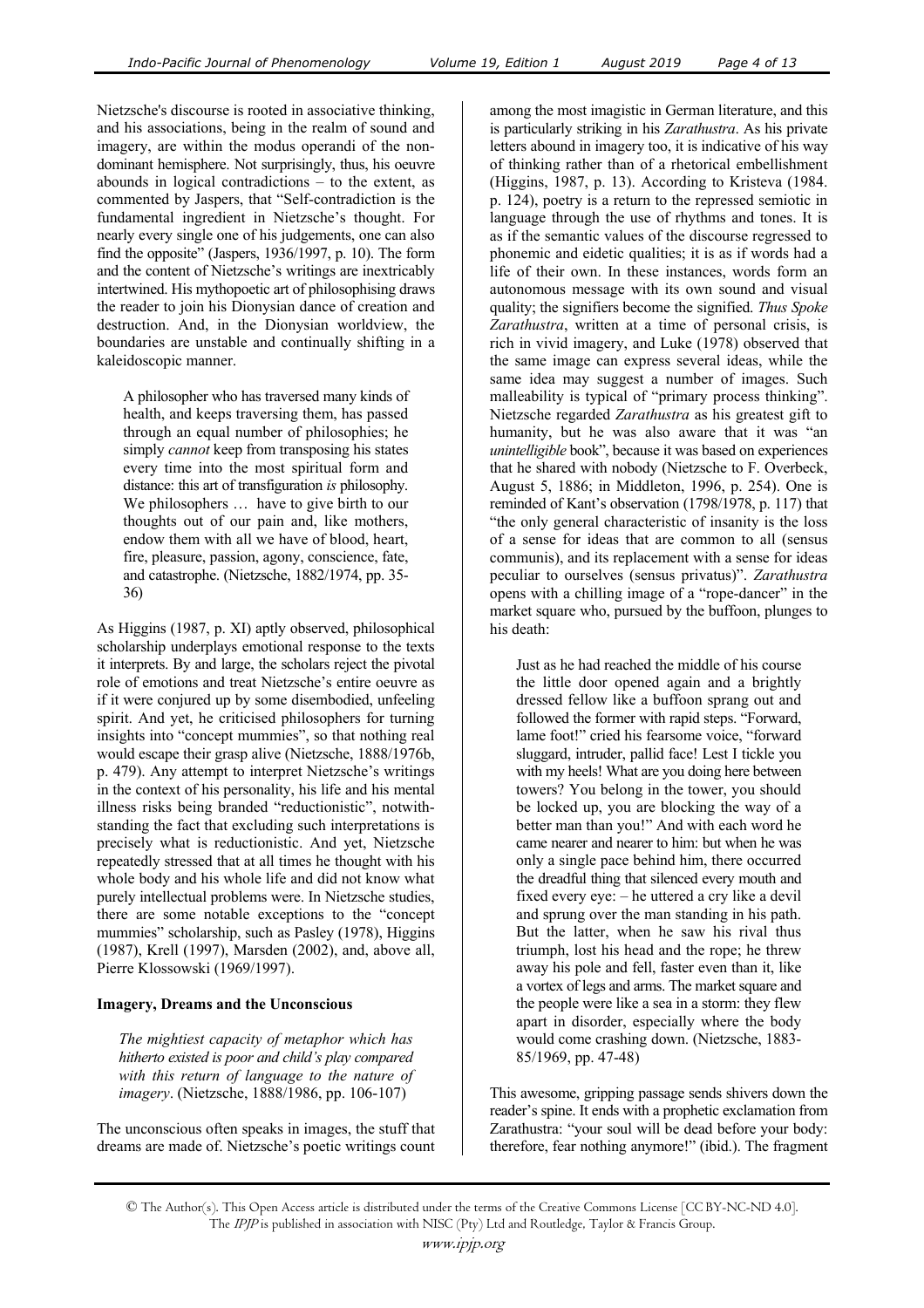reads like an oracular, ambiguous warning. But warning of what, and to whom? To the reader? To humanity? Or was the author confessing deep dread and a premonition of his own fate? Was not Nietzsche's own soul dead before his body? Herein lies the essence of Nietzsche's art: the compelling vividness of the eerie imagery is expressed with the spectral lucidity of language, all shrouded in the tantalising ambiguity of the meaning. It invites almost infinite interpretations.

Nietzsche was strongly attracted to imagery of height, of rise and fall, of ascent and descent. Perceptively, Luke (1978, p. 105) relates this to the hypomanic states that played an important role in his thought and imagery. One might say that Nietzsche had an "Icarus complex" which propelled him to rise to celestial heights of creativity and dance perilously on a narrow rope above the abyss of madness, only ultimately to fall to his death, "crashing down". The sound-image of the horrifying, deranged cry of the rope-dancer reappears in the chapter "The Convalescent":

One morning, not long after his return to the cave, Zarathustra sprang up from his bed like a madman, cried with a terrible voice, and behaved as if someone else were lying on the bed and would not rise from it; and Zarathustra's voice rang out in such a way that his animals came to him in terror … . (Nietzsche, 1883- 85/1969, p. 232)

The themes of death, shrieks, horror and madness run through these passages**.** In his boyhood, Nietzsche had visited Jena on a school trip and had been perturbed by a scream coming from the tower of a mental asylum. He recorded: "Then a shrill scream pierced our ears. It came from a lunatic asylum nearby. Our hands locked more tightly. It was as though an evil had touched us with frightful, flitting wings" ("On my August Vacation", 1859, J 1. 143., cited by Krell, 1997, p. 62). Had he once heard such a shriek coming out of his father's mouth in an epileptic fit, shortly before his death? If so, he may have linked this with madness. Ironically, it was in the Jena asylum, with its towers, where Nietzsche was detained in the year 1889. Munch's famous "The Scream" (painted in 1893) is perhaps the most arresting visual representation of the inner terror and loneliness of insanity. Like Nietzsche, Munch struggled with fear of madness for much of his life, and his sister was incarcerated in a mental asylum.

Equally imagistic are Nietzsche's cardinal ideas. His famous "God is dead" brings to mind a painting by Holbein, "The Body of the Dead Christ in the Tomb", in the Basel *Kunstmuseum*, which Nietzsche may have seen. It is more of an image than an idea (as is discussed in more detail in Cybulska, 2016). Nietzsche's notion of the Übermensch, which he never explained, is yet another image-thought:

Behold, I teach you the Superman: he is this lightening, he is this madness! […]

Behold, I am a prophet of the lightening and a heavy drop from the cloud: but this lightening is called Superman. (Nietzsche, 1883-85/1969, pp. 43-43)

Deeply buried trauma can be reached only through primary process thinking. Could it be that "God is dead", a line delivered by a madman, the *Übermensch,*  as well as the *Eternal Return* were phantasms (to use Klossowski's term) that emerged from the twilight of psychosis? They vanish as suddenly as they appear and both seem discontinuous with Nietzsche's previous and subsequent writings (see Cybulska, 2008).

## **The Power of Music**

Nietzsche shared with his one-time idol, Schopenhauer, a belief that music was a direct objectification of the *Will* (corresponding with Freud's *id*): "for this reason the effect of music is so very much more powerful and penetrating than is that of the other arts, for these others speak only of the shadow, but music of the essence" (Schopenhauer, 1818/1969, p. 257). In Wagner, he found a fellow worshipper and practitioner of Schopenhauer's philosophy. Not only was *The Birth of Tragedy* inspired by these two idols, but one might say that Nietzsche's entire oeuvre bore their stamp. He used words where Wagner would have used musical notes, and became the only other philosopher after Schopenhauer who had such profound effect on literature and the arts.

Following a lead from Schiller, Nietzsche believed that, prior to the act of writing, a poet "does not have within him an ordered causality of ideas, but rather a *musical mood*" (Nietzsche 1872/1993, p. 29). He argued that every style was good which communicated the inner state, with the multiplicity of inner states necessitating many styles. "To communicate a state, an inner tension of pathos through signs, including the tempo of these signs, is the meaning of every style", he wrote in *Ecce Homo* (Nietzsche, 1888/1986, p. 74). Nietzsche's most poetic composition was *Thus Spoke Zarathustra*, and he confessed that the whole of it "might be reckoned as music" (ibid., p. 99). What is striking about this book is its rhythm. A poem known as "Zarathustra's Roundelay", forming part of "Night-Wanderer's Song", reads:

O Man! Attend! What does deep midnight's voice contend? 'I slept my sleep – 'And now awake at dreaming's end: 'The world is deep, Deeper than day can comprehend. 'Deep is its woe, 'Joy – deeper than heart's agony: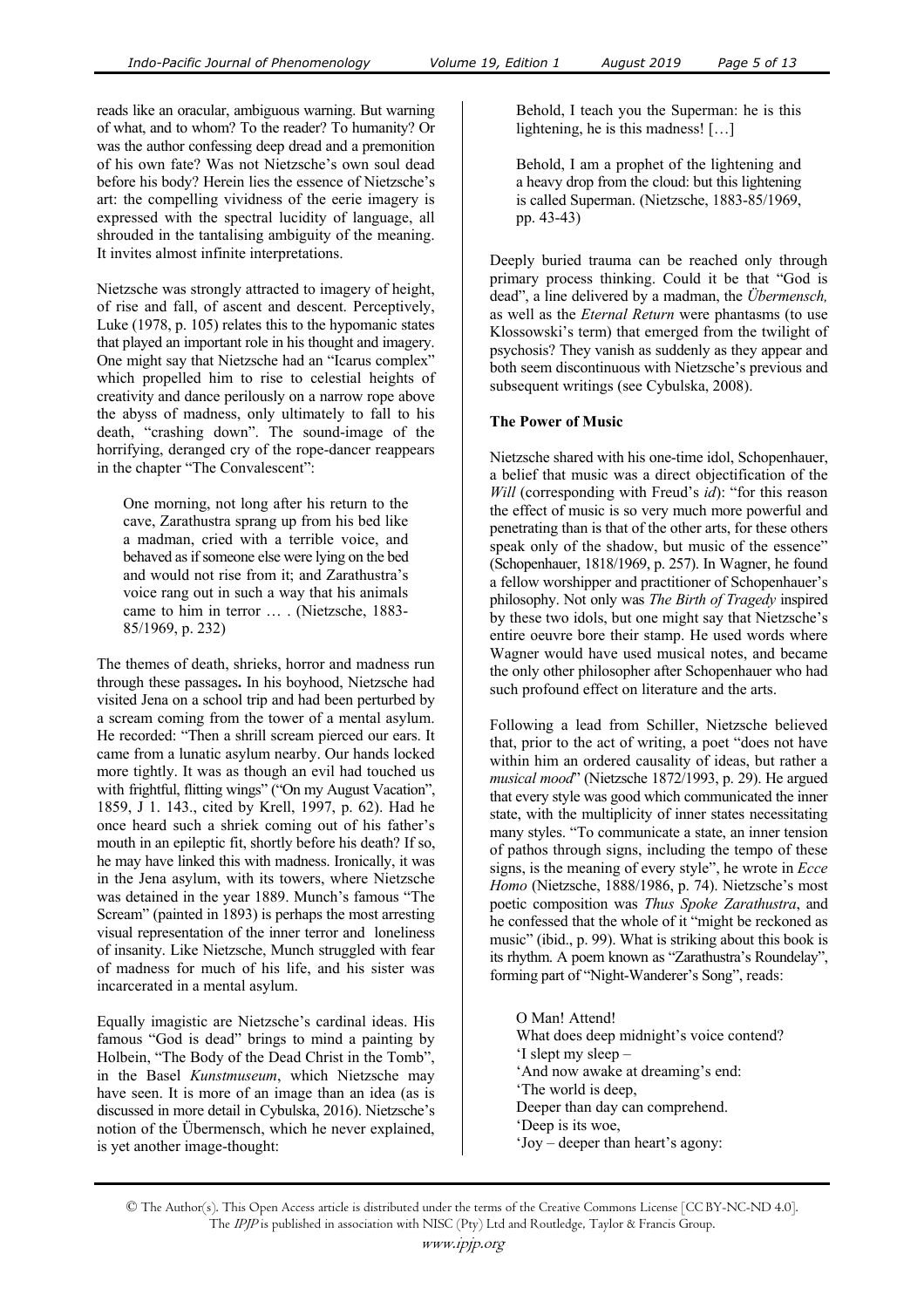'Woe says: Fade! Go! 'But all joy wants eternity, 'Wants deep, deep eternity!' (Nietzsche, 1883-85/1969, p. 333)

And sung it was. Gustav Mahler, who read Nietzsche

avidly, took up the challenge and incorporated the poem in the fourth movement of his Third Symphony (follow the link below). Nietzsche's friends also commemorated his lone walks on Chasté Peninsula in the Swiss Alps and arranged for the text to be engraved in rock (see photograph below).



Own photograph of Chasté rock. Link to Mahler's symphony: <sup>H</sup>https://www.youtube.com/watch?v=mWHMzMhYvdw

*Wort*-*spiel* (play on words) end puns form the hallmark of Nietzsche's style. One must have "ears for unheardof-things" (Nietzsche, 1883-85/1969, p. 52) to hear the music in words. His works contain a number of clangassociations, including the imaginative (and, possibly, autobiographical) observation that, in a state of weeping (*weinen*), complaints (*Klagen*) are nothing but accusations (*Anklagen*):

'Is all weeping not a complaining? And all complaining not an accusing?' (*Ist alles Weinen nicht ein Klagen? Und alles Klagen nicht ein Anklagen?*) […] Thus you speak to yourself, and because of that, O my soul, you will rather smile than pour forth your sorrow … . (Nietzsche, 1883-85/1969, p. 240)

Through sound association Nietzsche arrived at this profound psychological insight, which was later seized by Freud in his essay "Mourning and Melancholia" of 1917, where he persuasively claimed that complaints of depressed patients were "plaints" in the old sense of the word (for more discussion see Cybulska, 2015b).

Clanging refers to a mode of speech characterized by association of words based upon sound rather than concepts. It is particularly frequent in manic psychotic states. Gustav Aschaffenburg found that manic persons generated "clang-associations" almost 10-50 times more than did those who were non-manic (see Kraepelin, 1913/1921, p. 32). The above passage by Nietzsche is a good example of combining associations by sound with etymological reading. His passion for alliterative amplifications gave birth to some very evocative, moodsetting phrases such as "the loneliest loneliness"(*die einsamste Einsamkeit*) or "the abysmal abyss" (*die abgrundlische Abgrund*).

Nietzsche's use of leitmotifs deserves attention, as these signal the emergence of emotionally charged ideas in his writings. For example, the word *ungeheure* (horrific, monstrous) heralds Nietzsche's most awesome ideas, such as that of "Eternal Return", "God is dead" and the Übermensch, and it appears for the first time in relation to his father's death (Cybulska, 2013, 2015a, 2016). As the leitmotifs also appear in his private letters and unpublished writings, they were more likely to have

© The Author(s). This Open Access article is distributed under the terms of the Creative Commons License [CC BY-NC-ND 4.0]. The IPJP is published in association with NISC (Pty) Ltd and Routledge, Taylor & Francis Group.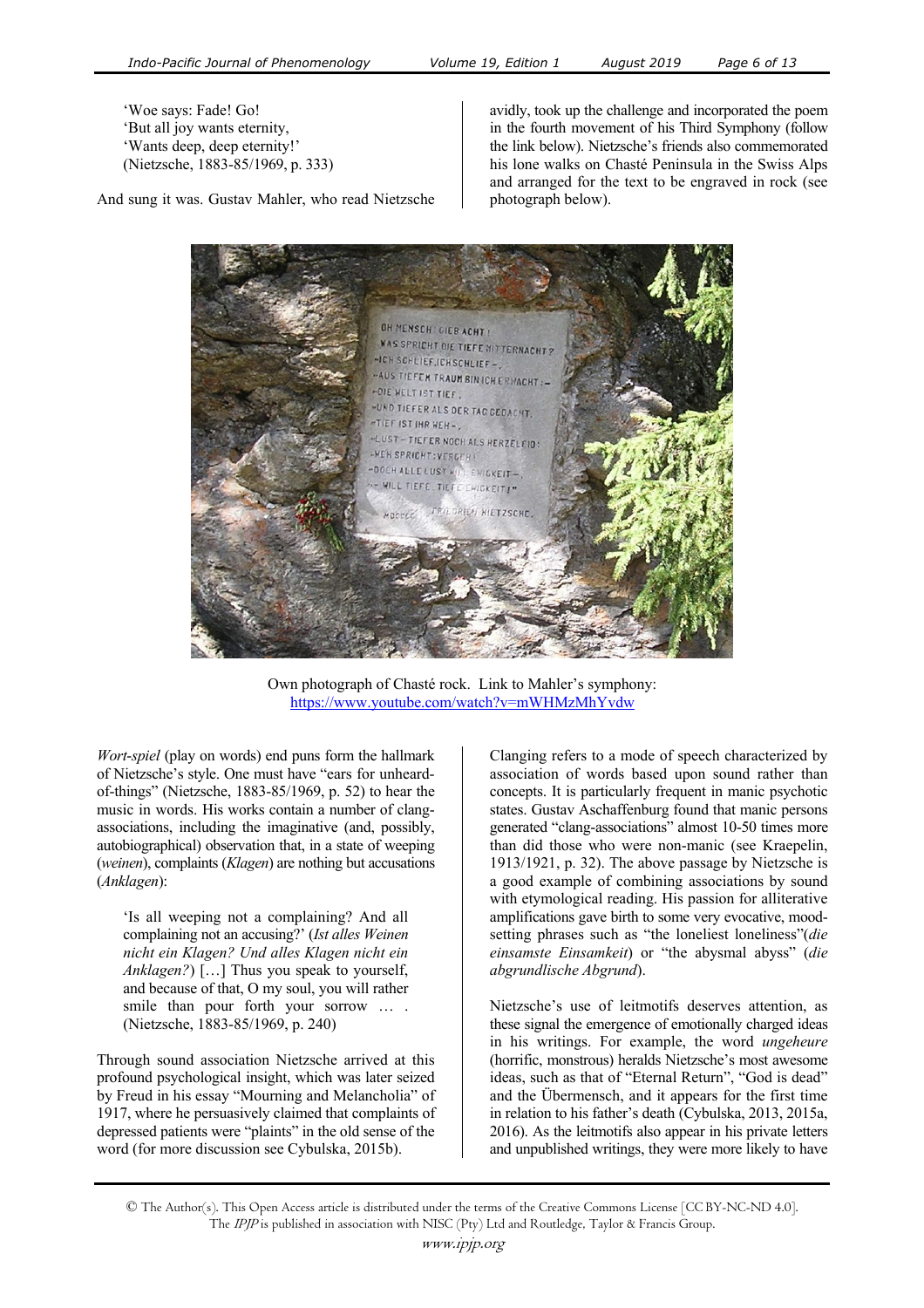been a part of his "musical" way of thinking rather than a deliberate rhetorical device influenced by Wagner.

The irresistible appeal that Wagner's music had for Nietzsche may possibly have been due to its protracted dissonances, as these reflected a coexistence of jarring emotional states in his own soul. Particularly in mixedaffective states (Nietzsche's "half-moods"?) elation can coexist with pain and despair, and death can be felt to be very close. Wagner's *Tristan and Isolde*, with its powerful "Tristan chord", was Nietzsche's most beloved musical composition. Not surprisingly, he chose the ancient god Dionysus as his patron, a god of wine and frenzy, a god of grief and tears, of life and death. Perhaps, a god of dissonance *par excellence*? Dionysus made his first appearance in *The Birth of Tragedy* and the last in Nietzsche's "mad" letters of January 1889.

## **Etymology as Path to Genealogy of Morality**

With his ear for unheard-of-things, Nietzsche was particularly sensitive to the etymology of words, and that led him to many philosophical and psychological insights. I suggest that it was not Nietzsche's academic interest in etymologies, but his sensitivity to the sounds of words that led him to uncover their original meaning. The origin of the word "etymology" is telling in itself: it derives from  $\check{\epsilon}$ τυμον ("truth") and λόγος ("word"). One might say that etymology is a truth-telling of the meaning of words. In *The Genealogy of Morality*, Nietzsche (1887/1994a) retraced the etymology of moral concepts such as guilt, conscience, law and justice to human custom and challenged the centuries old view that moral values had a divine origin. For instance, the etymology of the German word *Sittlichkeit* (morality) derived from *Sitte* (custom), and this led him to define morality as merely an "obedience to customs". Hence someone who breaks away from custom and tradition is considered immoral, even evil. Those who overthrow the existing law of custom are initially labelled as bad or criminals, and it is only when the custom changes that history treats them as "good". Nietzsche also traced the origin of *schlecht* (bad) to *schlicht* (plain, common). What we now consider good or noble stems from the prerogatives of the ruling class of the nobles, and what is considered bad once denoted the actions of common folk. A free spirit that rises above (*über*) the herd custom becomes the Übermensch, the creator of values. Following the etymological trajectory, Nietzsche asserted that "guilt" derived from "debt":

Have these genealogists of morality up to now ever remotely dreamt that, for example, the main moral concept "*Schuld*" (guilt) descends from the very material concept of "*Schulden*" ("debts")? Or that punishment, as *retribution*, evolved quite independently of any assumption about freedom or lack of the freedom of the will? (Nietzsche, 1887/1994a, p. 43)

In German, *die Schuld* means both guilt and debt, and hence, at the heart of morality, lies a concept of "being in debt" to the creditor, such as God (see Cybulska, 2016). Nietzsche **(**1887/1994a, pp. 54-55) also stressed that "punishment is revenge" (*Strafe ist Rache*). *Rache* (revenge) has the same root as *Recht* (law), and ultimately derives from *rechen* (to count). Perhaps, law is about reckoning, about counting even, and about taking revenge? Not surprisingly, this brilliant philologist turned the whole system of morality on its head! Ultimately, Nietzsche's "genealogy of morality" was none other than the genealogy of words.

#### **Antithetical Thought and the Tension of Opposites**

Freud (1900/1985, p. 430) pointed out that *dreamthoughts* (as encountered in dreams and in psychosis) behave like ancient languages, in which only one word was used to denote two contrary meanings. The intended meaning is discerned from the context. Antithetical words can be found in ancient Greek, and in *Antigone*  by Sophocles (which Nietzsche, as a classical scholar, studied in the original) the Chorus proclaims in the ode on man: "Wonders (*ta deina*) are many and none more wondrous (*deinoteron*) than man" (Sophocles, 441 BC/ 1906, l. 334,). The translation becomes problematic when we realise that *deinos* means both "wonderful" and "terrible".

Nietzsche intuitively uncovered the antithetical meaning of *besser* (better) and *böser* (worse)*,* arriving at one of his most paradoxical statements: *Der Mensch muss besser und böser werden* ("one must become better and worse") (Nietzsche, 1883-85/1999, p. 359). Also, the subtitle of his *Zarathustra* is suitably antithetical: "A Book for Everyone and No One". His other antinomic/ oxymoronic ideas include: "pleasure is a kind of pain" (Nietzsche, 1885/1968, p. 271), "great despisers are also the great venerators" (Nietzsche, 1883-85/1969, p. 44), truth is "a lie according to fixed convention" (Nietzsche, 1896/1976d, p. 47**).** The Apollonian and the Dionysian became the most famous of his antinomic constructs. The battle of opposites, fuelled by lifelong mood fluctuations, became a turbulent undercurrent in Nietzsche's philosophy and in his life. The constant tension and energy of the conflict were a source of inspiration and creativity for him; the strife led to "new and more powerful births" (Nietzsche, 1872/1993, p. 14).

#### **The Revelation of Eternal Return: An Illumination, a Metaphor or a Delusion?**

*The eternal return of the same* (*die ewige Wiederkunft des Gleichen*) has long puzzled scholars of Nietzsche. Several books have been written on this subject (e.g. by Stambauch, Klossowski, Löweth), but the title of Klossowski's treatise, *Nietzsche and the Vicious Circle*, seems to capture the mood of the doctrine. The pertinent question arises: was it a metaphor, a scientific idea, as

<sup>©</sup> The Author(s). This Open Access article is distributed under the terms of the Creative Commons License [CC BY-NC-ND 4.0]. The IPJP is published in association with NISC (Pty) Ltd and Routledge, Taylor & Francis Group.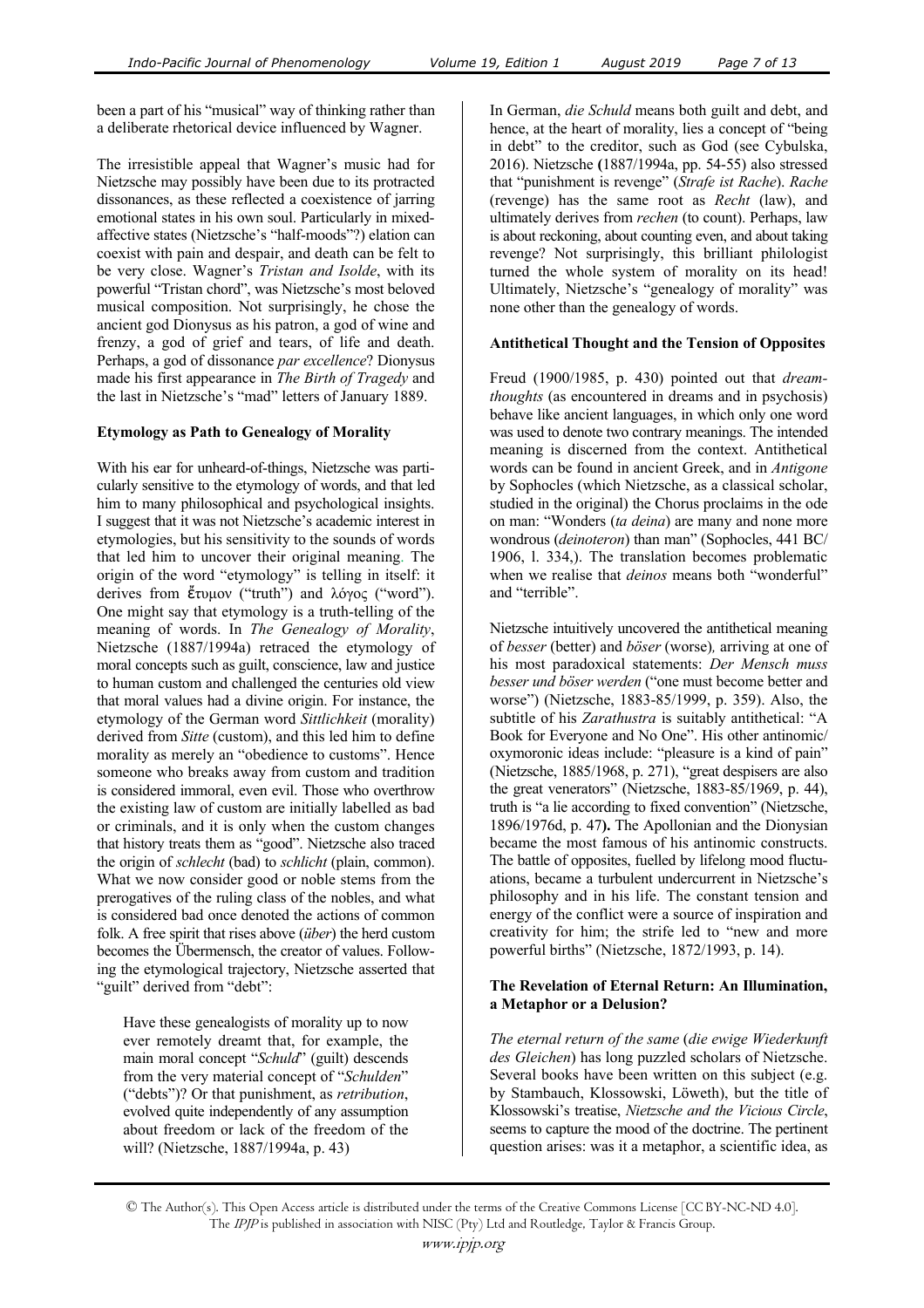Nietzsche claimed, or a delusion?

Jaspers observed that Nietzsche's unique way of philosophising hinged on its revelatory characteristics and that his poems were a form of communication between himself and his "own dark and mysterious depth" (Jaspers, 1936/1997, p. 410). In a moment of psychotic elation, during the summer of 1881, the idea of Eternal Return suddenly assailed Nietzsche's consciousness and became central to his thought. In the moment of elated mood (*Stimmung*), a gate to the unconscious was blown open and the earlier, precategorical form of cognition prevailed. Feeling and knowing fused in Nietzsche's mind, giving rise to that mystical sense of "primal Oneness" of which he spoke in *The Birth of Tragedy* (1872/1986, p. 17). The revelation of that moment transfigured a deep sorrow into a life-redeeming formula. The intersection of pain and elation became fixed in Nietzsche's mind, and he would crave the return of that moment – the more pain, the more *overcoming*, the more of the victorious elation (Cybulska, 1913).

The beguiling passage introducing the revelation of the vicious cycle of eternal return reads:

– What, if some day or night a demon were to steal after you into your loneliest loneliness and say to you: "This life as you now live it and have lived it, you will have to live once more and innumerable times more; and there will be nothing new in it, but every pain and every joy and every thought and sigh and everything unutterably small or great in your life will have to return to you, all in the same succession and sequence – even this spider and this moonlight between the trees, and even this moment and I myself. The eternal hourglass of existence is turned upside down again and again, and you with it, speck of dust!" (Nietzsche, 1882/1974, p. 273).

Nietzsche later recalled how the idea struck him like lightning in a moment of "ecstasy whose horrific (*ungeheure*) tension discharged itself in a flood of tears" (Nietzsche, 1888/1986, p. 103). The silhouette of that moment hovered around him for the rest of his life. Nietzsche used the liturgical word *ewige* (eternal), and the word *Wiederkunft* (return) which has religious connotations (*Wiederkunft Christi* means "second coming of Christ"). The *Ewige Wiederkunft* appears 36 times in Nietzsche's private notes and published writings between August 1881 and the end of 1888. Since 1884, he also used *Ewige Wiederkehr* (eternal recurrence), but only eight times (see www.nietzschesource.org). Interestingly, it is the word "recurrence" that Poincaré employed in his 1890 "recurrence theorem". This great mathematician proposed that certain isolated mechanical systems would, after a sufficiently long but finite time,

return to the initial state. Albeit, there was no mention of a "spider" or "moonlight" returning in his theory! Tellingly, he used the mathematical term "infinite" and not the liturgical word "eternal", as Nietzsche did.

But what did Nietzsche himself consider the Eternal Return to be? He believed that it was the most scientific of all ideas and intended to study sciences to prove it – despite his total lack of mathematical aptitude. It was his friend Lou Salomé who persuaded him not to pursue the project. As a metaphor, Eternal Return has appeal, and Freud utilised it in his concept of "repetition compulsion" (Cybulska, 2015b). Most Nietzsche scholars treat it as a metaphor. But, had it been a metaphor, then Nietzsche certainly never gave any indication thereof, and his plan to prove it "scientifically" would speak against such an interpretation.

This leaves us with the possibility of a delusion, an attempt at explaining the un-explainable, to understand the un-understandable. Nietzsche professed that "My endeavour [was] to oppose decay and increasing weakness of personality. I sought a new 'centre' ... . To the paralysing sense of general disintegration and incompleteness I opposed the *eternal return*" (Nietzsche, 1883- 88/1968, p. 224). Bertram perceptively commented that the *Eternal Return* was "a pseudo-revelation" and "a monomaniacal and a sublimely irrational and unfruitful private delusion" (Bertram, 1918/2009, p. 306). Perhaps, Nietzsche desperately wanted to endow his very private and disturbing experience with universal meaning and a sense of respectability?

#### **Aggressive Dysphoria versus Sublime Elation**

In mixed-affective states, exuberance is replaced by irritable-labile mood and social disinhibition. It can be an explosive mixture: "I am not a man, I am dynamite", Nietzsche announced in his autobiography, *Ecce Homo* (Nietzsche, 1888/1986, p. 126). Hypomanic irritability was probably responsible for the increasingly insulting and aggressive tenor of his voice in his last productive year of 1888:

Christianity is a metaphysics of the hangman. (Nietzsche, 1888/1976a, p. 500)

God degenerated into the *contradiction* of life, instead of being its eternal transfiguration and Yes! (Nietzsche, 1888/1976b, p. 585)

In *Ecce Homo*, Nietzsche's most disinhibited, grandiose and abusive book, hypomanic mood shows itself in the chapter titles – such as "Why I am so wise", "Why I am so clever", and "Why I am a destiny". Possibly driven by irritability, he hurled insults at Ibsen (with whom he had much in common) by calling him a "typical old maid", and also at Wagner (whom he loved) by labelling him a "Cagliostro of music".

<sup>©</sup> The Author(s). This Open Access article is distributed under the terms of the Creative Commons License [CC BY-NC-ND 4.0]. The IPJP is published in association with NISC (Pty) Ltd and Routledge, Taylor & Francis Group.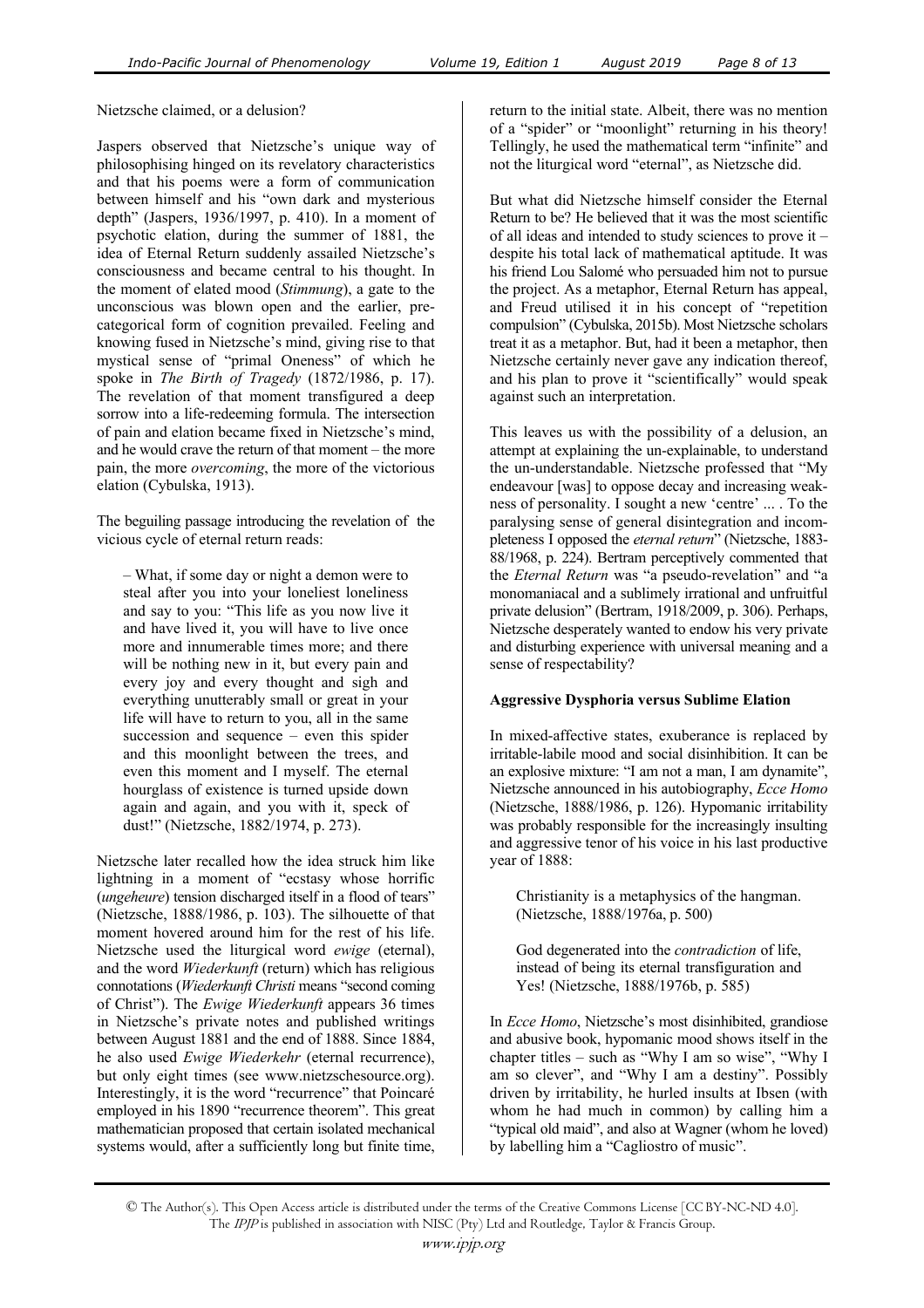The hyperbole of many passages in Nietzsche's oeuvre may have been fuelled by his hypomanic moods. His use of exclamation marks is prolific. In German (and perhaps in continental Europe) the use of exclamation marks is more frequent than in English, but, even by German standards, Nietzsche's use is very high. Also, Nietzsche was exuberant in his use of "over (*über*) words": over-fullness, over-goodness, over-time, overkind, over-wealth, over-drink, going-over. Sometimes he juxtaposed them with under (*unter*)-words, such as *untergehen* (to go under).

But he also spoke softly: "Thus, I spoke, and I spoke more and more softly: for I was afraid of my thoughts and thoughts behind the thoughts" (Nietzsche, 1883-85/ 1969, p. 179). *The Night Song* is probably the most beautiful and gripping of his pianissimo writing:

It is night: now do all leaping fountains speak louder. And my soul too is a leaping fountain.

 It is night: only now do all songs of lovers awaken. And my soul too is the song of a lover.

 Something unquenched, unquenchable, is in me that wants to speak out. A craving for love is in me, that itself speaks the language of love. […]

 Withdrawing my hand when another hand already reaches out to it; hesitating, like the waterfall that hesitates even in its plunge – thus do I hunger after wickedness.

[…]

 It is night: now do all leaping fountains speak louder. And my soul too is a leaping fountain ... (Nietzsche, 1883-85/1969, pp.129-130)

## **Closing Remarks**

*Ultimately the growth of consciousness becomes a danger; and anyone who lives among the most conscious Europeans even knows that it is a disease*. (Nietzsche, 1882/1974, p. 300)

It is impossible to assess to what degree mental illness influenced Nietzsche's creativity. One would have to conduct an experiment with two Nietzsches, one with and one without mental illness, but that would be an impossible absurdity. Most likely, he would have been a brilliant writer in either case, but his shifting moods and proximity to psychosis liberated the power of his imagination and facilitated an expression thereof. Of all Nietzsche's ideas, that of the Eternal Return is the most disturbing, since  $-$  in my view  $-$  it marks crossing the Rubicon between Reason and Unreason. Poincaré's "recurrence theorem" evolved in the mind of a mathematical genius; limited in its scope, it was subject to verification by scientific means. The rational mind must be prepared to relegate the idea to a waste basket of thought, as Poincaré himself stressed. There is, however, no evidence that Nietzsche ever had any doubt regarding this idea, or ever revised or attempted to "falsify" it (to appropriate Karl Popper's method). Perhaps he did not do so because it expressed an inner truth which for him was beyond doubt. Ultimately, it is Nietzsche's claim that his Eternal Return was the most scientific of all ideas that relegates it to the realm of Unreason. Like Klossowski, I believe that deep down Nietzsche knew it, and that is why he shuddered whenever he spoke of the doctrine to his friends. His lifelong fear of madness stared him in the face (for a detailed discussion, see Cybulska, 2013). It must be emphasised that Nietzsche's unique creativity can never be proven to have been "caused" by his bipolar disorder; it was merely released and amplified by it.

Nietzsche's writings, and particularly his *Zarathustra*, became a memoir of *nekyia,* a commentary on his own journey into the underworld of the soul. He identified himself with the subterranean, wandering hero, Odysseus: "I too have been in the Underworld, like Odysseus, and I shall yet return there often" (Nietzsche, 1879/1976a, p. 67). In his chapter in *Nietzsche: Imagery and Thought* (Pasley, 1978), Bridgwater penned this poignant line: "Nietzsche is the only explorer who sets his prow towards the ocean and steers his course by the light of the stars only" (Bridgwater, 1978, p. 241). Nietzsche was indeed a fearless seafarer into night! But to venture into the night of the Unconscious with no compass of reason is an act of bravado, with potentially catastrophic consequences. The world of psychosis knows none of the boundaries or limitations of the sober, rational mind, and the seductive voices of the sirens of madness proved too powerful to resist for this lonely poetic genius.

Nietzsche wrote whilst walking on a tight rope spanned above the abyss of the sea of the Unconscious, and this has earned him a very special place not only in the realm of ideas, but also in the realm of the human passions. This brilliant philologist turned himself into an even more brilliant speleologist of the soul. In his writings, he – like an alchemist – transfigured his pain, his anguish, and his despair into thought, into poetry, and into philosophy. Ultimately, it was in the *abysmal abyss* of psychosis that he perished, because the odyssey into the soul's recesses of both the unknown and the unknowable, into the unbearable loneliness of being, is not without peril. The mental catastrophe may have been the price Nietzsche paid for his Colombian adventure. Also, quite possibly, the creativity kept the madness at bay so that his "crashing down" was delayed for years.

Nietzsche often evoked an image of a star, no doubt identifying himself with this celestial body. Studying his *Arbeitskurve*, I have observed that he usually wrote no more than two books per year, often just one. In his

© The Author(s). This Open Access article is distributed under the terms of the Creative Commons License [CC BY-NC-ND 4.0]. The IPJP is published in association with NISC (Pty) Ltd and Routledge, Taylor & Francis Group.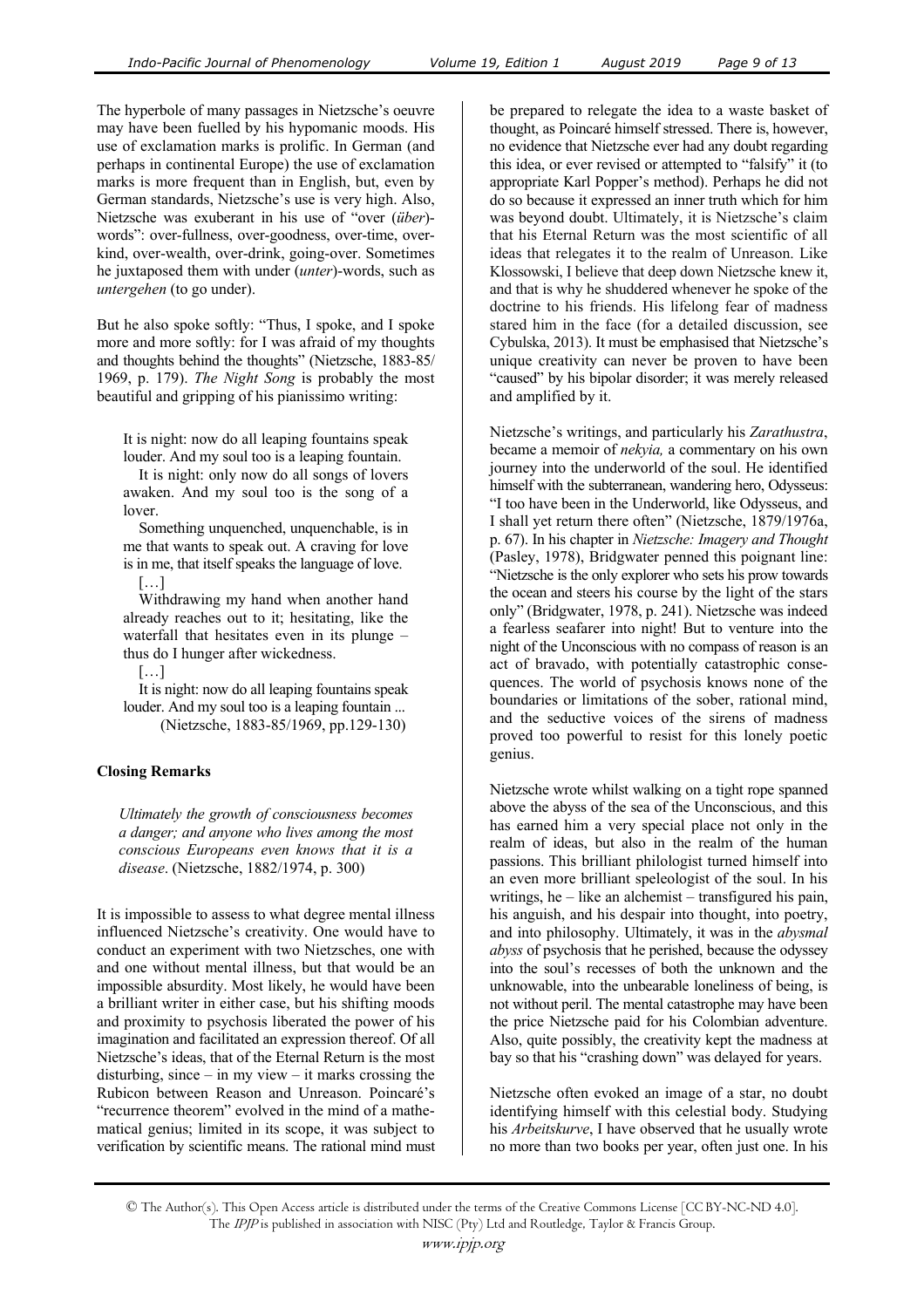last productive year of 1888, however, he "emitted" at least five books, shorter but of high energy. In physics, such high emission of energy is held to occur when the nucleus of the atom is unstable and "the centre cannot hold".

Cosmologists maintain that the dying stars shine the brightest, and perhaps Nietzsche was no exception.

## **Referencing Format**

Cybulska, E. (2019). Nietzsche: Bipolar disorder and creativity. *Indo-Pacific Journal of Phenomenology*, *19*(1), 13 pp. doi: 10.1080/20797222.2019.1641920

#### **About the Author**

*Eva M. Cybulska Retired Consultant Psychiatrist National Health Service, United Kingdom* 

E-mail address: corsack@btinternet.com

Eva Maria Cybulska is a retired consultant psychiatrist living in London. She obtained a medical degree (with distinction) in the early 1970s from Gdansk Medical School (Poland) and did all her psychiatric postgraduate training in London afterwards.

Most of her life, she has been fascinated by literature, music and philosophy, and later by psychiatry, with all its drama. After taking an early retirement some 15 years ago, she has been able to devote her life more fully to these passions and has published extensively on related topics. Please visit her blog:emcybulska.blogspot.com/

#### **Acknowledgement**

I thank an anonymous reviewer and K. Rushton for their critical comments and suggestions regarding an earlier version of this paper. I remain deeply indebted to the Editor-in-Chief of the *IPJP*, Professor C. R. Stones, and the Journal's Language and Copy Editor whose professionalism, diligence and friendliness has made these 12 years of collaboration not only a very enriching but also a joyous experience.

#### **References**

Andreasen, N. C. (1987). Creativity and mental illness: Prevalence rates in writers and their first-degree relatives. *American Journal of Psychiatry*, *144*(10), 1288–1292. doi: 10.1176/ajp.144.10.1288

Andreasen, N. C. (2005). *The creative brain: The science of genius.* New York, NY: Penguin Group.

Bertram, E. (2009). *Nietzsche: Attempt at a mythology* (R. E. Norton, Trans.). Urbana, IL: University of Illinois Press. (Original work published 1918)

Bridgwater, P. (1978). English writers and Nietzsche. In M. Pasley (Ed.), *Nietzsche: Imagery and thought: A collection of essays* (pp. 220–258). London, UK: Methuen.

<sup>©</sup> The Author(s). This Open Access article is distributed under the terms of the Creative Commons License [CC BY-NC-ND 4.0]. The IPJP is published in association with NISC (Pty) Ltd and Routledge, Taylor & Francis Group.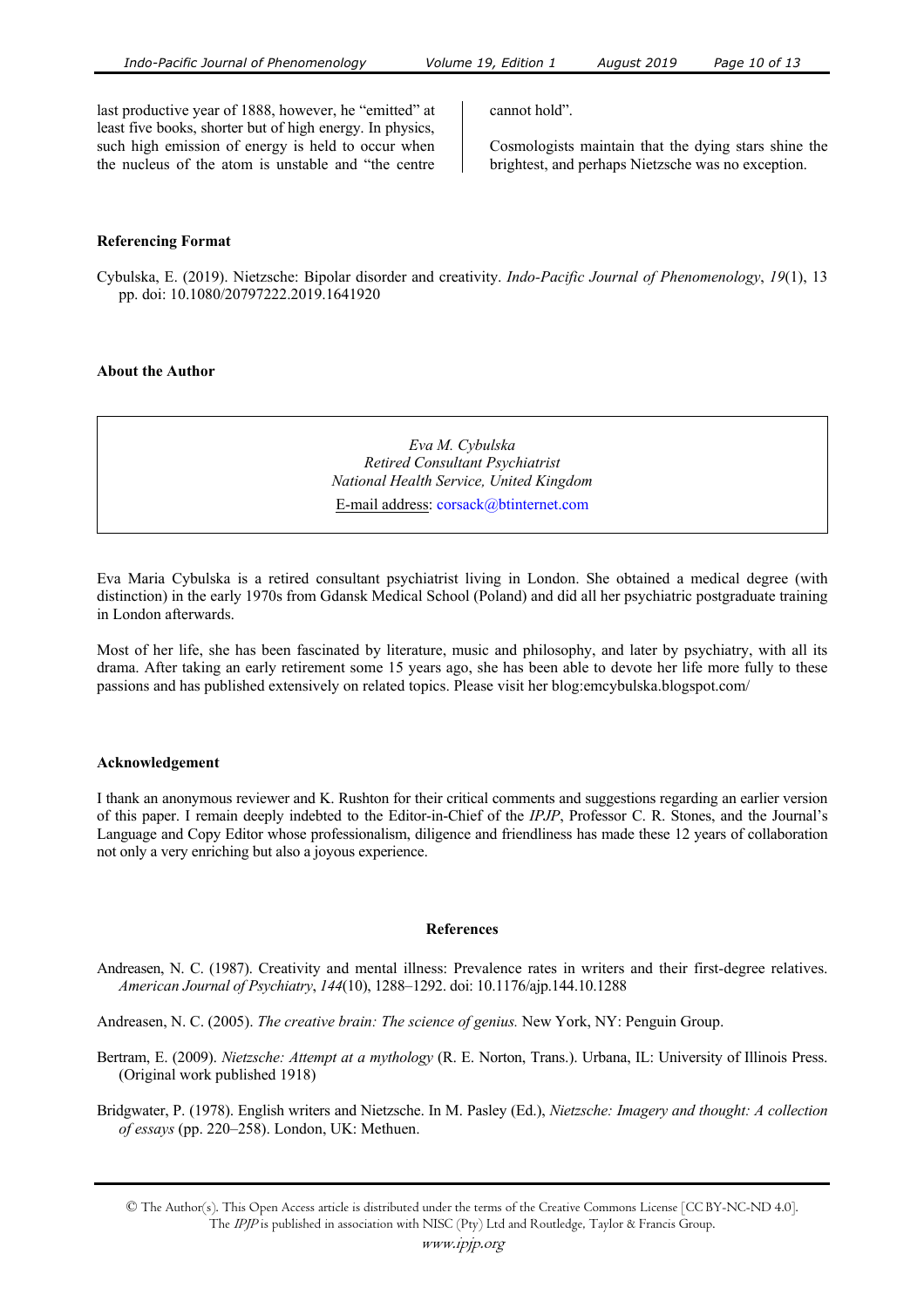- Carter, C. M. (2015). The relationship between cognitive inhibition, mental illness, and creativity. *Theses and Dissertations*. 263. Available at http://rdw.rowan.edu/etd/263
- Carson, S. H. (2014). Cognitive disinhibition, creativity and psychopathology. In D. K. Simonton (Ed.), *The Wiley Handbook of Genius* (pp. 198–221). Wiley Online Library: John Wiley & Sons, Ltd. doi: 10.1002/9781118367377
- Cybulska, E. M. (2000). The madness of Nietzsche: A misdiagnosis of the millennium? *Hospital Medicine*, *61*(8), 571– 575. doi: 10.12968/hosp.2000.61.8.1403
- Cybulska, E. M. (2008). Were Nietzsche's cardinal ideas delusions? *Indo-Pacific Journal of Phenomenology*, *8*(1), 1–13, doi: 10.1080/20797222.2008.11433959
- Cybulska, E. M. (2009). Oedipus: A thinker at the crossroads. *Philosophy Now*, *75* (September/October), 18–21
- Cybulska, E. M. (2013). Nietzsche's eternal return: Unriddling the vision. A psychodynamic approach. *Indo-Pacific Journal of Phenomenology*, *13*(1), 1–13. doi: 10.2989/IPJP.2013.13.1.2.1168
- Cybulska, E. M. (2015a). Nietzsche's Übermensch: A glance behind the mask of hardness. *Indo-Pacific Journal of Phenomenology*, *15*(1), 1–13. doi: 10.1080/20797222.2015.1049895.
- Cybulska, E. M. (2015b). Freud's burden of debt to Nietzsche and Schopenhauer. *Indo-Pacific Journal of Phenomenology*, *15*(2), 1–15. doi: 10.1080/20797222.2015.1101836
- Cybulska, E. M. (2016). Nietzsche contra God: A battle within. *Indo-Pacific Journal of Phenomenology*, *16*(1 & 2), 1–12. doi: 10.1080/20797222.2016.1245464
- Eysenck, H. J. (1995). *Genius: The natural history of creativity*. Cambridge, UK.: Cambridge University Press.
- Freud, S. (1985). *The interpretation of dreams*. In A. Richards (Ed.) & J. Strachey (Trans.), *Pelican Freud library* (Vol. 4). Harmondsworth, UK: Penguin Books. (Original work published 1900)
- Freud, S. (1985). The "uncanny". In A. Dickson (Ed.) & J. Strachey (Trans.), *Pelican Freud library* (Vol.14, pp. 335– 376). Harmondsworth, UK: Penguin Books. (Original work published 1919)
- Frith, C. D. (1979). Consciousness, information processing and schizophrenia. *British Journal of Psychiatry*, *134*(3), 225–235. doi: 10.1192/bjp.134.3.225
- Gray, J. (2013). *Henri Poincaré: A scientific biography.* Princeton, NJ & Oxford, UK: Princeton University Press.
- Greenwood, T. A. (2016) Positive traits in the bipolar spectrum: The space between madness and genius [Book review]. *Molecular Neuropsychiatry*, *2*(4),198–212. doi: 10.1159/000452416
- Heidegger, M. (1962). *Being and time.* Oxford, UK: Blackwell Publishers. (Original work published 1926)
- Higgins, K. M. (1987). *Nietzsche's Zarathustra*. Philadelphia, PA: Temple University Press.
- Jamison, K. R. (1993). *Touched with fire: Manic-depressive illness and the artistic temperament*. New York, NY: Free Press.
- Jaspers, K. (1997). *Nietzsche: An introduction to the understanding of his philosophical activity* (C. F. Wallraff & F. J. Schmitz, Trans.). Baltimore, MD & London, UK: Johns Hopkins University Press. (Original work published 1936)
- Kane, J. (2004). Poetry as right-hemispheric language. *Journal of Consciousness Studies*, *11*(5-6), 21–59.
- Kant, I. (1978). *Anthropology from a pragmatic point of view* (H. H. Rudnick, Ed. & V. L. Dowdell, Trans.). Carbondale and Edwardsville, IL: Southern Illinois University Press. (Original work published 1798)
- Kandel, E. R. (2018). *The disordered mind: What unusual brains tell us about ourselves*. London UK: Robinson.

<sup>©</sup> The Author(s). This Open Access article is distributed under the terms of the Creative Commons License [CC BY-NC-ND 4.0]. The IPJP is published in association with NISC (Pty) Ltd and Routledge, Taylor & Francis Group.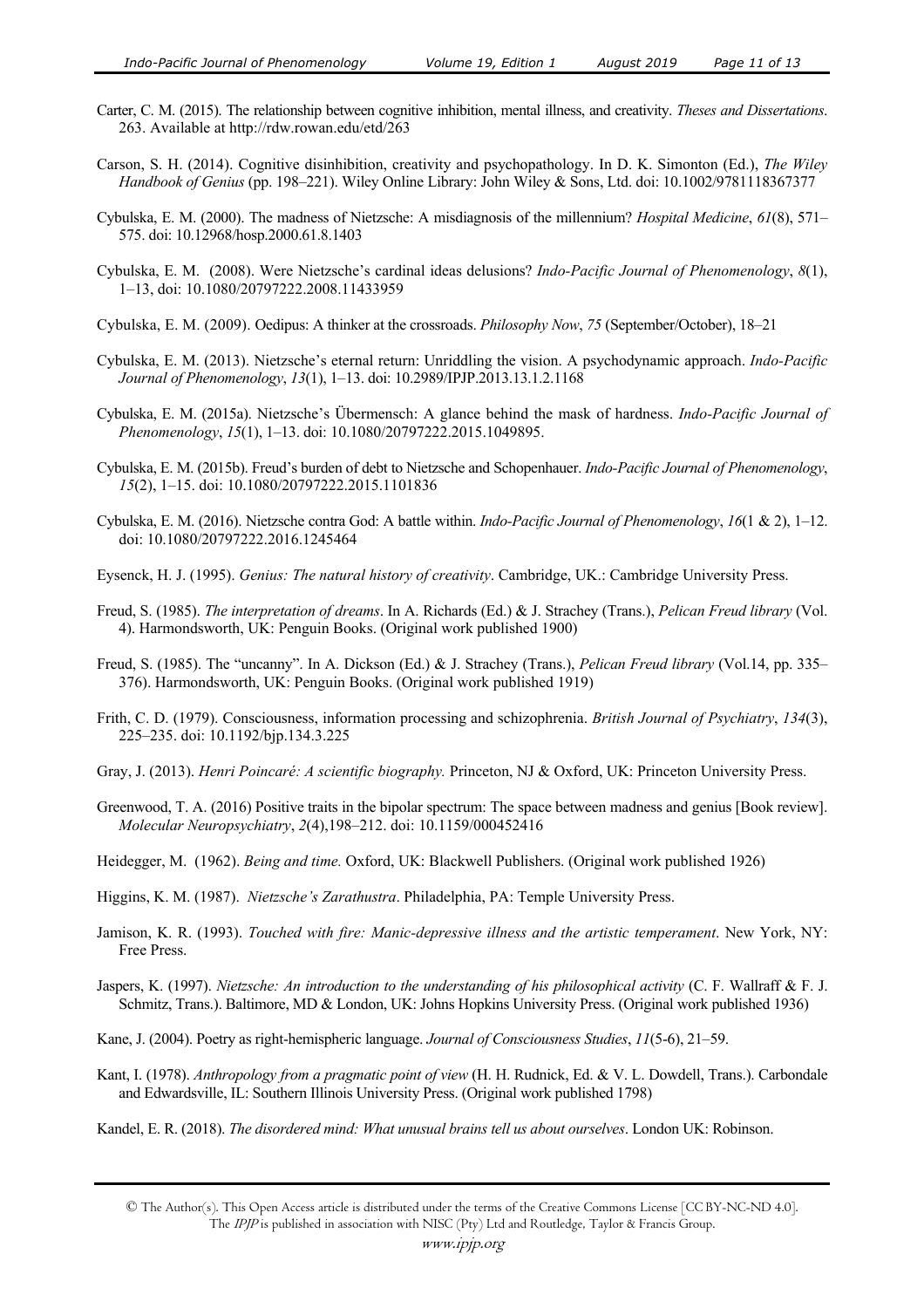- Klossowski, P. (1997). *Nietzsche and the vicious circle* (D. W. Smith, Trans.). London, UK: Athlone Press. (Original work published 1969)
- Koestler, A. (1964). *The act of creation: A study of the conscious and unconscious in science and art*. New York, NY: Dell Publishing Co.
- Kraepelin E. (1921). *Manic-depressive insanity and paranoia* (G. M. Robertson, Ed. & R. M. Barclay, Trans.). Edinburgh, UK: Livingstone. (Original work published 1913)
- Krell, D. F., & Bates, D. L. (1997). *The good European: Nietzsche's work sites in word and image*. Chicago, IL: The University of Chicago Press.
- Kris, E. (1952). The psychology of caricature. In *Psychoanalytic explorations in art* (pp. 173–188). New York, NY: International Universities Press. (Original work published 1936)
- Kristeva, J. (1984). *Revolution in poetic language* (M. Waller, Trans.). New York, NY: Columbia University Press.
- Ludwig, A. M. (1995). *The price of greatness: Resolving the creativity and madness controversy*. New York, NY: Guilford Press.
- Luke, F. D. (1978). Nietzsche and the imagery of height. In M. Pasley (Ed.), *Nietzsche: Imagery and thought: A collection of essays* (pp. 104–122). London, UK: Methuen.
- MacLeish, A. (1985). Ars Poetica. In *Collected Poems 1917-1952.* Boston, MA: Houghton Mifflin Harcourt.
- MacLeod, C. M. (2007). The concept of inhibition in cognition. In D. S. Gorfein & C. M. MacLeod (Eds.), *Inhibition in cognition* (pp. 2–23). Washington, DC: American Psychological Association.
- Malinowski, B. (2013). The problem of meaning in primitive languages. In C. K. Ogden & I. A. Richards (Eds.), *The meaning of meaning: A study of the influence of language upon thought and of the science of symbolism* (2nd ed. rev., pp. 296–336). Mansfield Centre, CT: Martino Publishing. (Original work published 1923)
- Marsden, J. (2002). *After Nietzsche: Notes towards a philosophy of ecstasy.* New York, NY: Palgrave-Macmillan.
- Mednick, S. (1962). The associative basis of the creative process. *Psychological Review*, *69*(3), 220–232. doi: 10.1037/ h0048850
- Middleton, C. (Ed. & Trans.). (1996). *Selected letters of Friedrich Nietzsche* (2nd ed.). Indianapolis, IN and Cambridge, MA: Hackett Publishing Company.
- Nasar, S. (1998). A *beautiful mind: The life of John Nash*. London, UK: Faber and Faber.
- Nietzsche, F. (1968). *The will to power* (W. Kaufmann & R. J. Hollingdale, Trans.). New York, NY: Vintage Books. (Original work written 1883–1888 and published posthumously 1901)
- Nietzsche, F. (1969a). *Thus spoke Zarathustra* (R. J. Hollingdale, Trans.). London, UK: Penguin Books. (Original work published in four parts 1883-1885)
- Nietzsche, F. (1974). *The gay science* (W. Kaufmann, Trans.). New York, NY: Vintage Books. (Original work published 1882, and 2nd ed. with preface and Book V 1887)
- Nietzsche, F. (1976a). Mixed opinions and maxims. In W. Kaufmann (Ed. & Trans.), *The portable Nietzsche* (pp. 64– 67). New York: Penguin Books. (Original work published 1879)
- Nietzsche, F. (1976b). Twilight of the idols. In W. Kaufmann (Ed. & Trans.), *The portable Nietzsche* (pp. 463–563). New York, NY: Penguin Books. (Original work published 1889)
- Nietzsche, F. (1976c). The antichrist. In W. Kaufmann (Ed. & Trans.), *The portable Nietzsche* (pp. 565–656). New York, NY: Penguin Books. (Original work written 1888 and published 1895)

<sup>©</sup> The Author(s). This Open Access article is distributed under the terms of the Creative Commons License [CC BY-NC-ND 4.0]. The IPJP is published in association with NISC (Pty) Ltd and Routledge, Taylor & Francis Group.